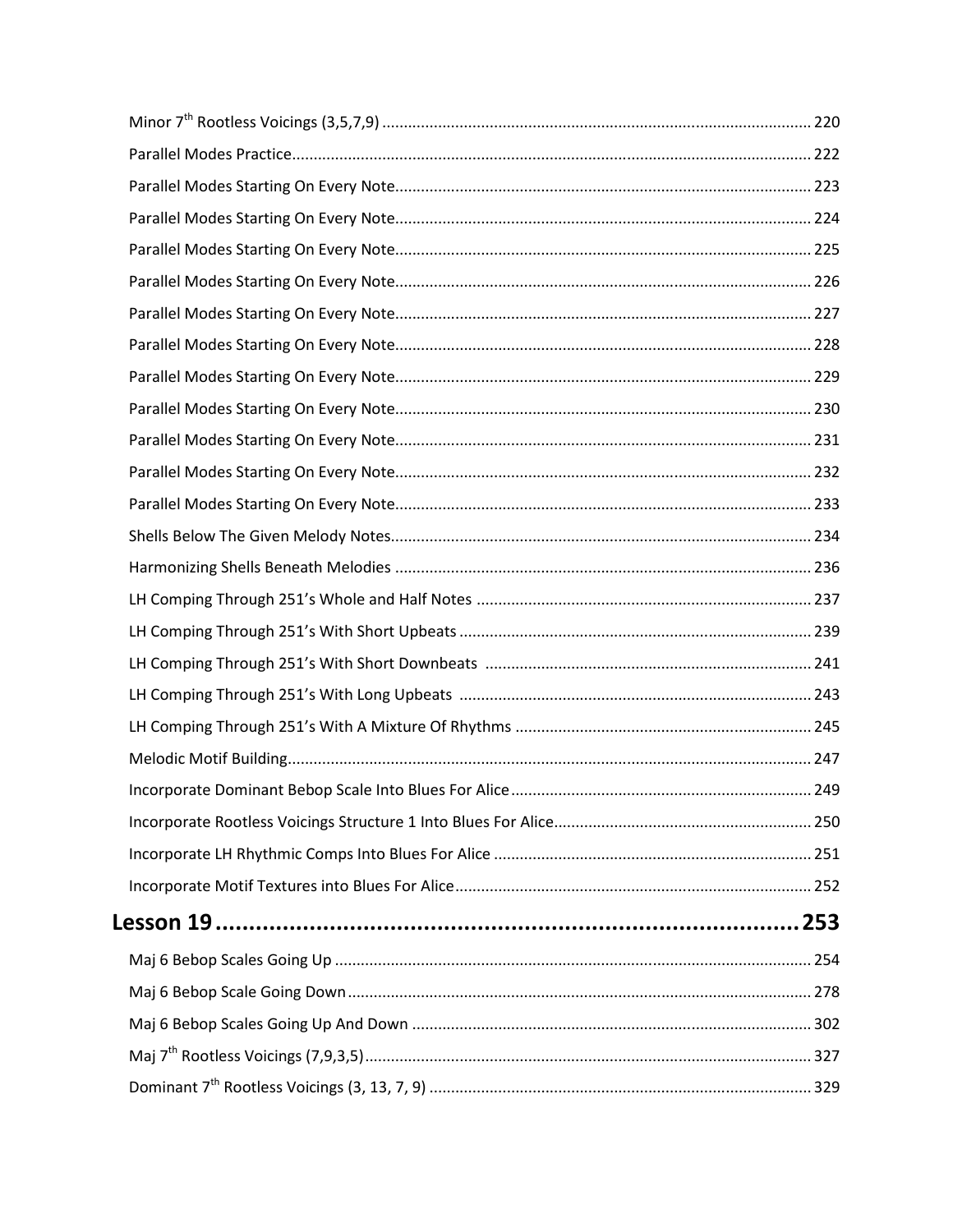| Half Step Below Approach To All Chord Tones Anticipation in Major 2-5-1's  466 |  |
|--------------------------------------------------------------------------------|--|

# *Half Step Below Approach To Chord Tones Within Chords*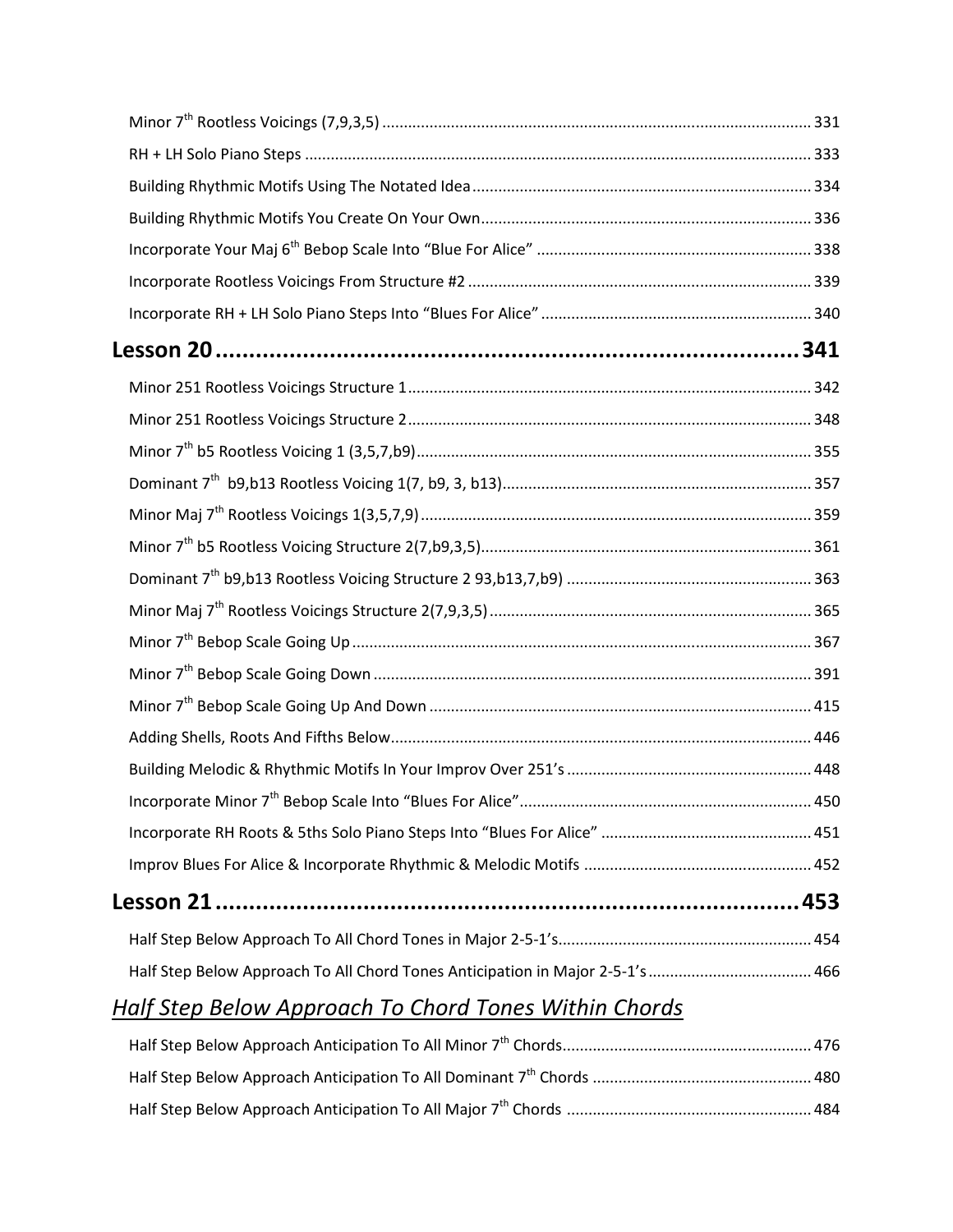# *Half Step Below Approach To All Chord Tones*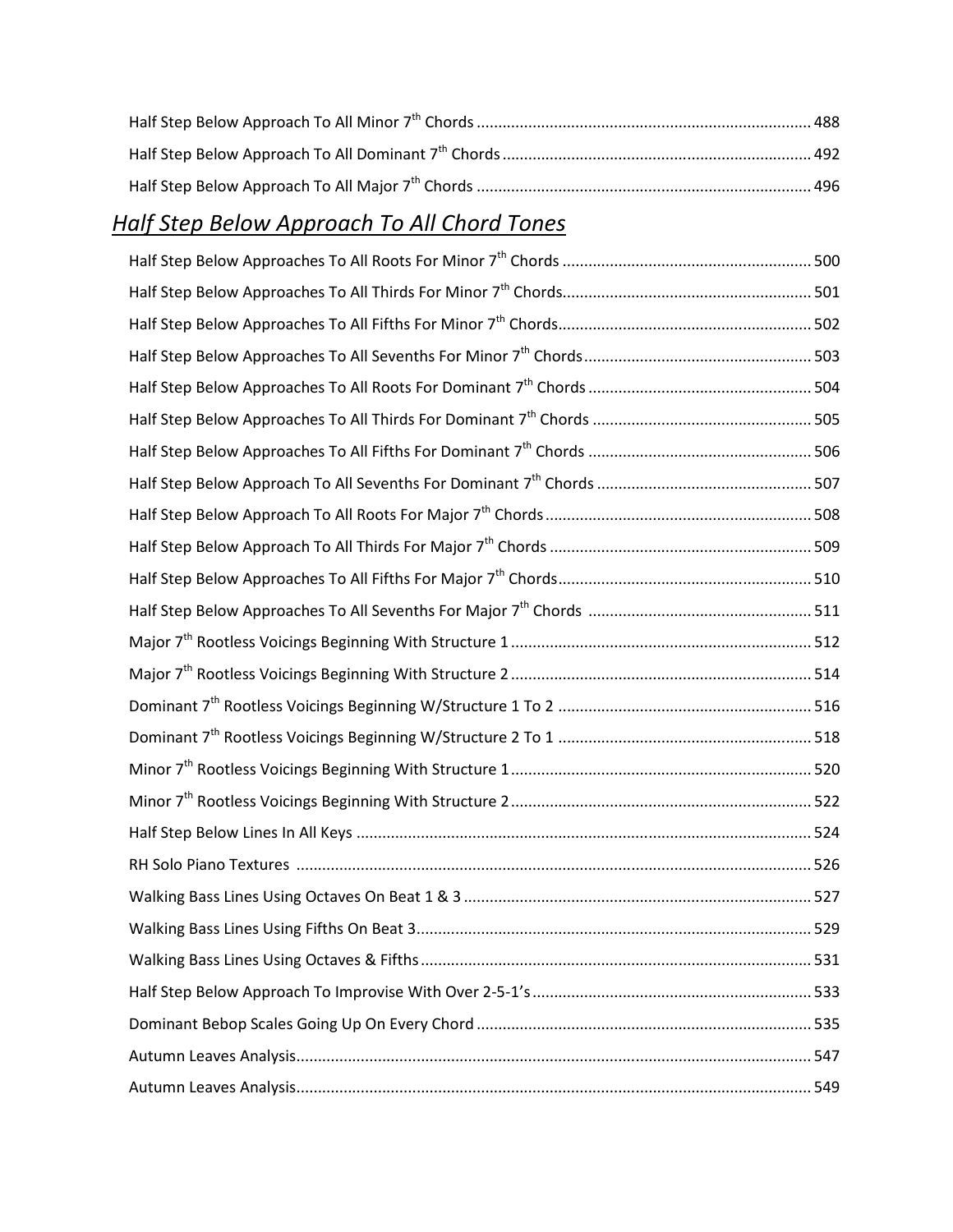#### *Chord Scale Above Approach For Chords*

#### *Chord Scale Above Approach To Major Chord Tones*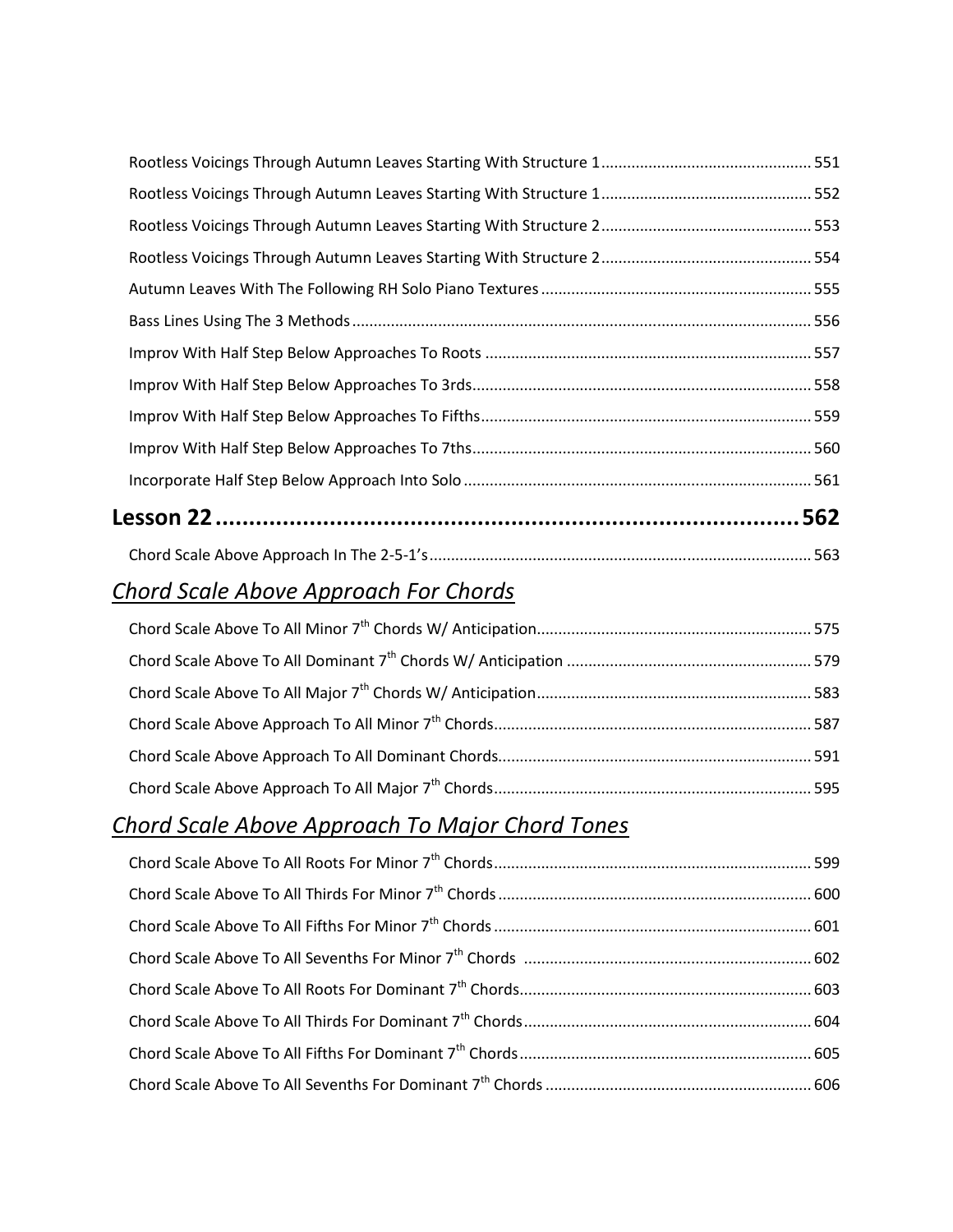## *Chord Scale Above Approach To Minor Chord Tones*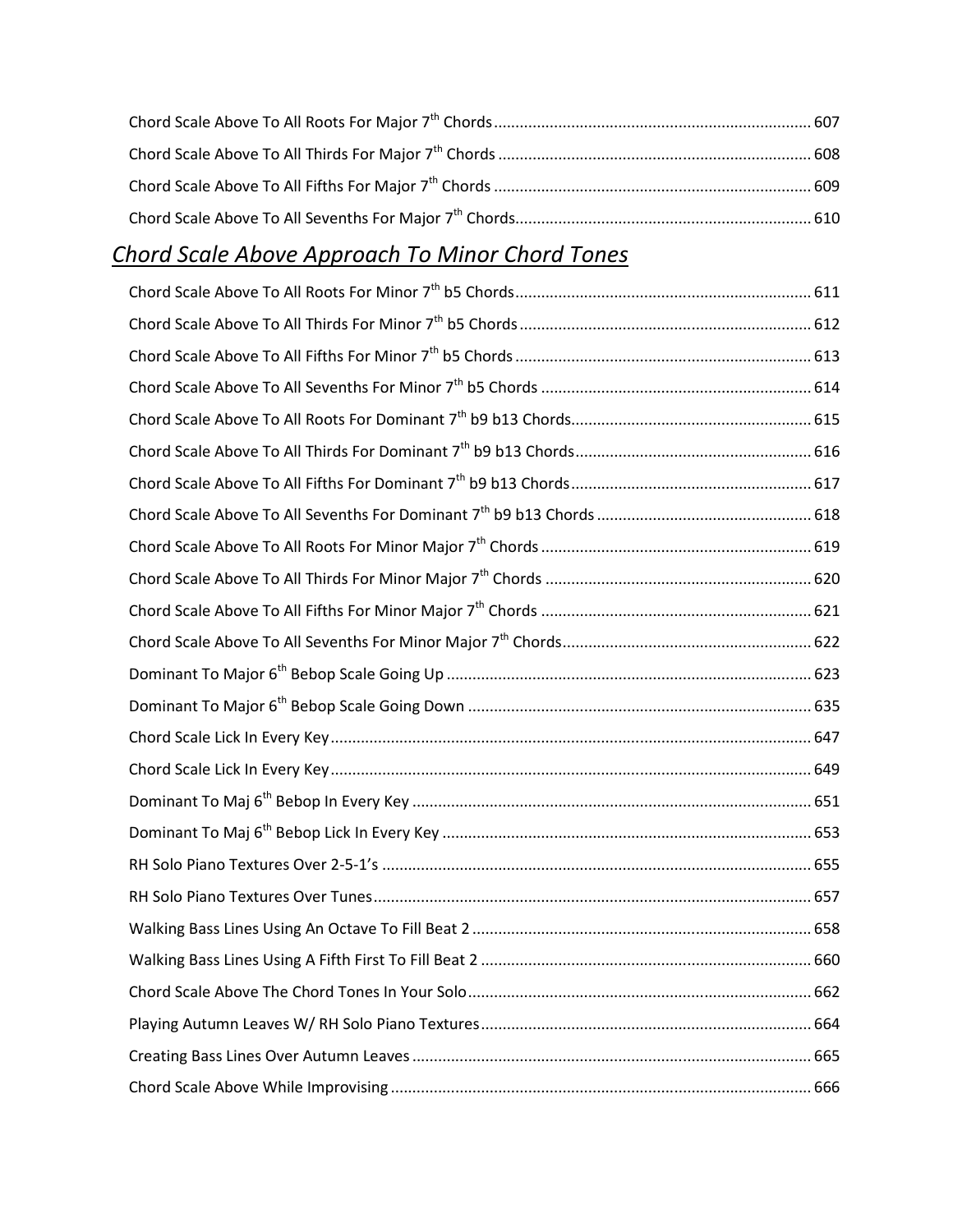| Chord Scale Above To Half Step Below Major 251's                                       |
|----------------------------------------------------------------------------------------|
|                                                                                        |
|                                                                                        |
| Half Step Below To Chord Scale Above Major 251's                                       |
|                                                                                        |
| Half Step Below To Chord Scale Above In All The 2-5-1's Anticipated Rhythm  705        |
| Chord Scale Above To Chord Scale Below Major 251's                                     |
|                                                                                        |
| Chord Scale Above To Chord Scale Below In All The 2-5-1's Anticipated Rhythms 729      |
| Chord Scale Below To Chord Scale Above Major 251's                                     |
|                                                                                        |
| Chord Scale Below To Chord Scale Above In All The 2-5-1's Anticipated Rhythms  753     |
| Chord Scale Above To Half Step Below Minor 251's                                       |
| Chord Scale Above To Half Step Below In All The Minor 2-5-1's Anticipated Rhythms  765 |
|                                                                                        |
| Half Step below To Chord Scale Above Minor 251's                                       |
|                                                                                        |
|                                                                                        |
| Chord Scale Below To Chord Scale Above Above Below Minor 251's                         |
|                                                                                        |
| Chord Scale Below To Chord Scale Above Anticipation In All The Minor 2-5-1's  825      |
| Chord Scale Above To Chord Scale Below Minor 251's                                     |
|                                                                                        |
| Chord Scale Above To Chord Scale Below Anticipation In All The Minor 2-5-1's  849      |
| Chord Scale Above To Half Step Below Major Chord, Chord Tones                          |
|                                                                                        |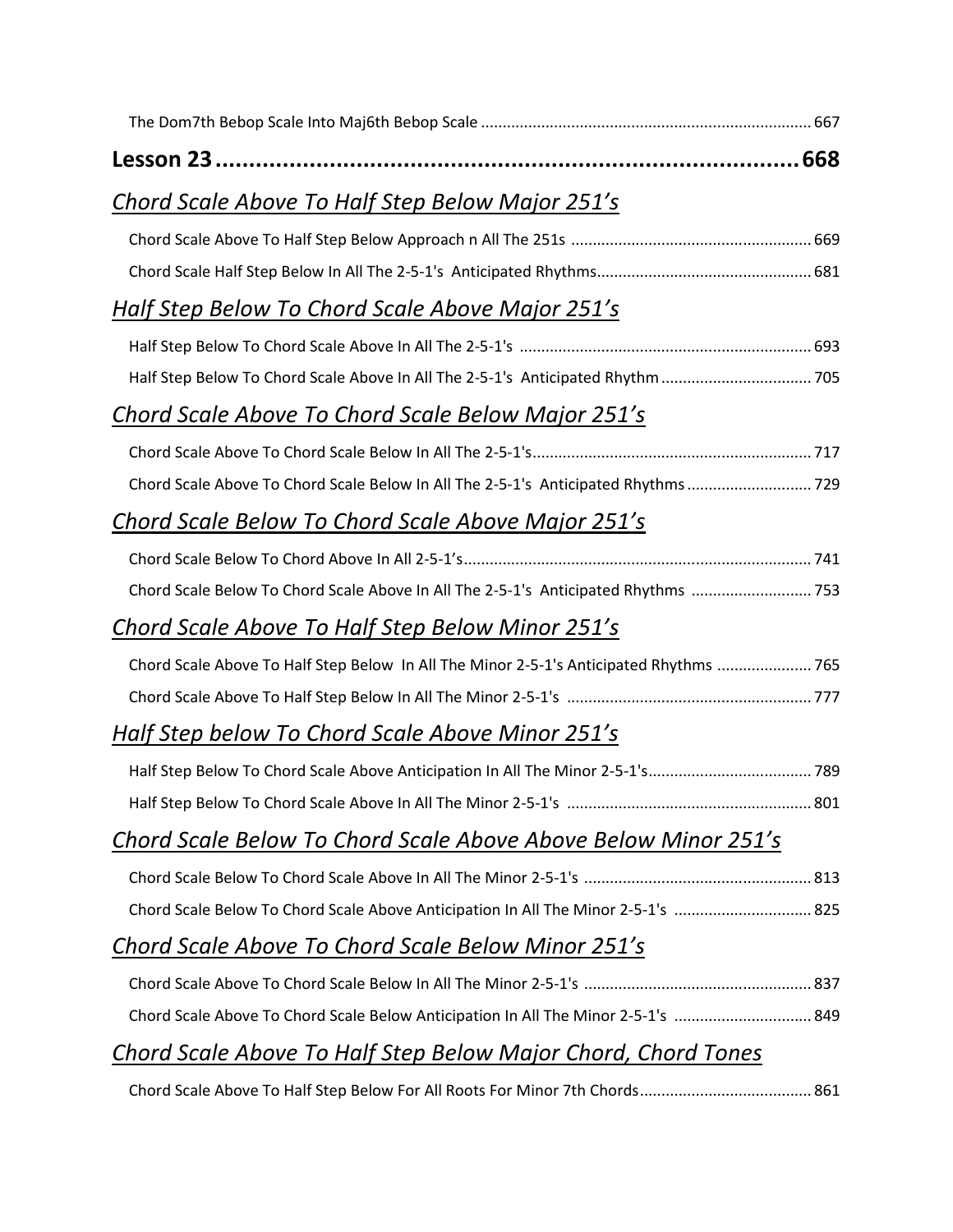| Chord Scale Above To Half Step Below For All Sevenths For Minor 7th Chords  864    |  |
|------------------------------------------------------------------------------------|--|
|                                                                                    |  |
|                                                                                    |  |
|                                                                                    |  |
|                                                                                    |  |
| Chord Scale Above To Half Step Below For All Roots For Dominant 7th Chords 869     |  |
| Chord Scale Above To Half Step Below For All Thirds For Dominant 7th Chords 870    |  |
| Chord Scale Above To Half Step Below For All Fifths For Dominant 7th Chords  871   |  |
| Chord Scale Above To Half Step Below For All Sevenths For Dominant 7th Chords  872 |  |
|                                                                                    |  |
|                                                                                    |  |
|                                                                                    |  |
| Half Step Below Chord Scale Above For All Sevenths For Dominant 7th Chords  876    |  |
|                                                                                    |  |
|                                                                                    |  |
|                                                                                    |  |
| Chord Scale Above To Half Step Below For All Sevenths For Major 7th Chords 880     |  |
|                                                                                    |  |
|                                                                                    |  |
|                                                                                    |  |
|                                                                                    |  |

### *Chord Scale Above To Half Step Below Minor Chord, Chord Tones*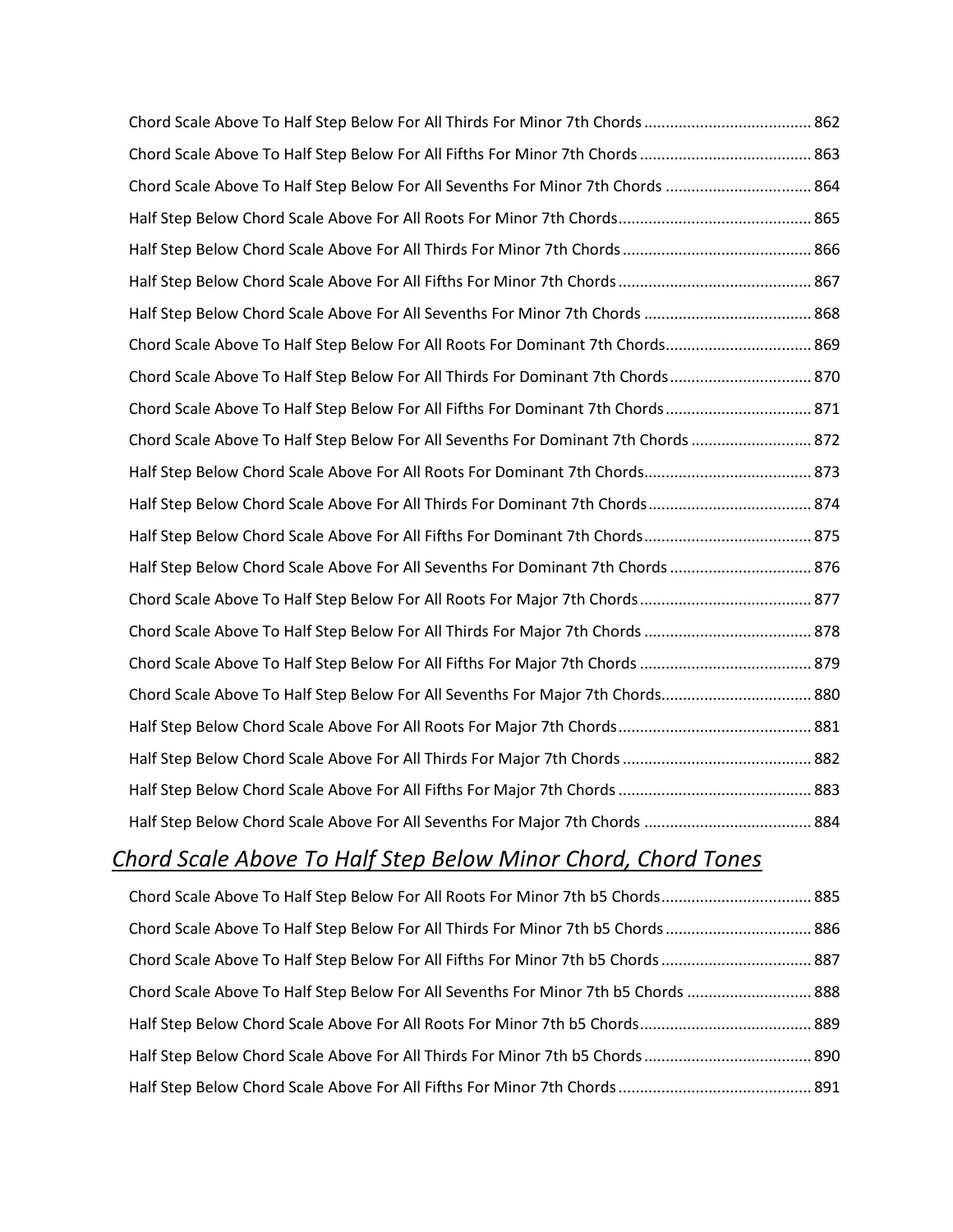| Half Step Below Chord Scale Above For All Sevenths For Minor 7th b5 Chords  892            |  |
|--------------------------------------------------------------------------------------------|--|
| Chord Scale Above To Half Step Below For All Roots For Dominant 7th (b9, b13) Chords  893  |  |
| Chord Scale Above To Half Step Below For All Thirds For Dominant 7th (b9, b13) Chords  894 |  |
| Chord Scale Above To Half Step Below For All Fifths For Dominant 7th (b9, b13) Chords 895  |  |
| Chord Scale Above To Half Step Below For All Sevenths For Dominant 7th (b9,b13) Chords 896 |  |
|                                                                                            |  |
| Half Step Below Chord Scale Above For All Thirds For Dominant 7th Chords 898               |  |
|                                                                                            |  |
| Half Step Below Chord Scale Above For All Sevenths For Dominant 7th Chords  900            |  |
| Chord Scale Above To Half Step Below For All Roots For Minor Major 7th Chords  901         |  |
| Chord Scale Above To Half Step Below For All Thirds For Minor Major 7th Chords  902        |  |
| Chord Scale Above To Half Step Below For All Fifths For Minor Major 7th Chords  903        |  |
| Chord Scale Above To Half Step Below For All Sevenths For Minor Major 7th Chords 904       |  |
| Half Step Below Chord Scale Above For All Roots For Minor Major 7th Chords  905            |  |
| Half Step Below Chord Scale Above For All Thirds For Minor Major 7th Chords  906           |  |
| Half Step Below Chord Scale Above For All Fifths For Minor Major 7th Chords  907           |  |
| Half Step Below Chord Scale Above For All Sevenths For Minor Major 7th Chords 908          |  |
|                                                                                            |  |
|                                                                                            |  |
| Walking Bass Lines Using A Half Step Below On Beat 4 To Move Into The Next Chord  913      |  |
| Walking Bass Lines Using A Half Step Above On Beat 4 To Move Into The Next Chord 915       |  |
| Walking Bass Lines Using A Chord Scale Below On Beat 4 To Move Into The Next Chord 917     |  |
| Walking Bass Lines Using A Chord Scale Above On Beat 4 To Move Into The Next Chord  919    |  |
|                                                                                            |  |
|                                                                                            |  |
|                                                                                            |  |
|                                                                                            |  |
|                                                                                            |  |
|                                                                                            |  |

# *Chord Scale Above 2 Half Steps Down Major Chords*

|--|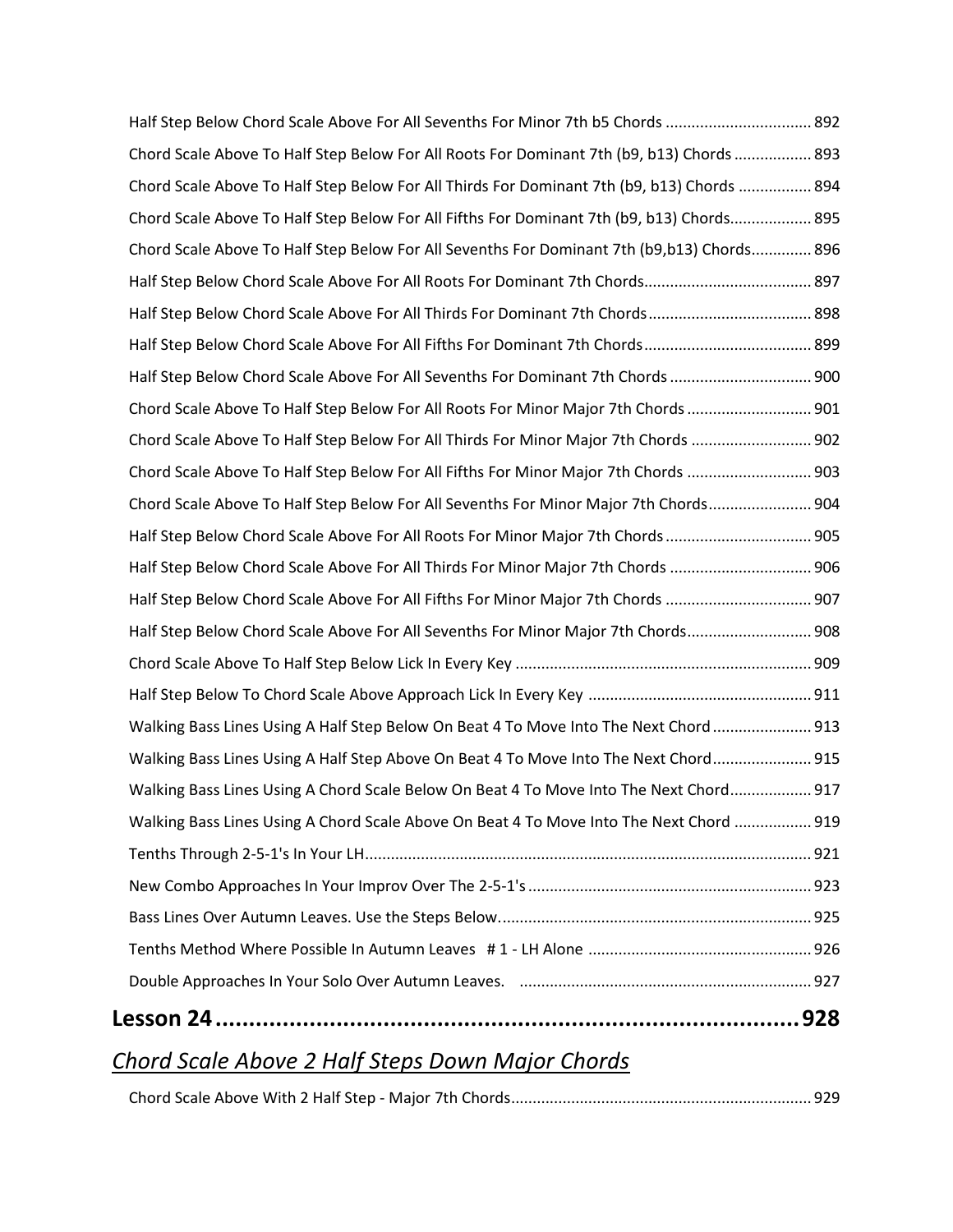#### *Chord Scale Below 2 Half Steps Up Major Chords*

| Chord Scale Below With 2 Half Step Up Anticipation All Dominant 7th Chords  964 |  |
|---------------------------------------------------------------------------------|--|
|                                                                                 |  |

#### *2 Half Steps 2-5-1's*

#### *Chord Scale Above 2 Half Steps Down Major Chord Chord Tones*

#### *Chord Scale Below 2 Half Steps Up Major Chord Chord Tones*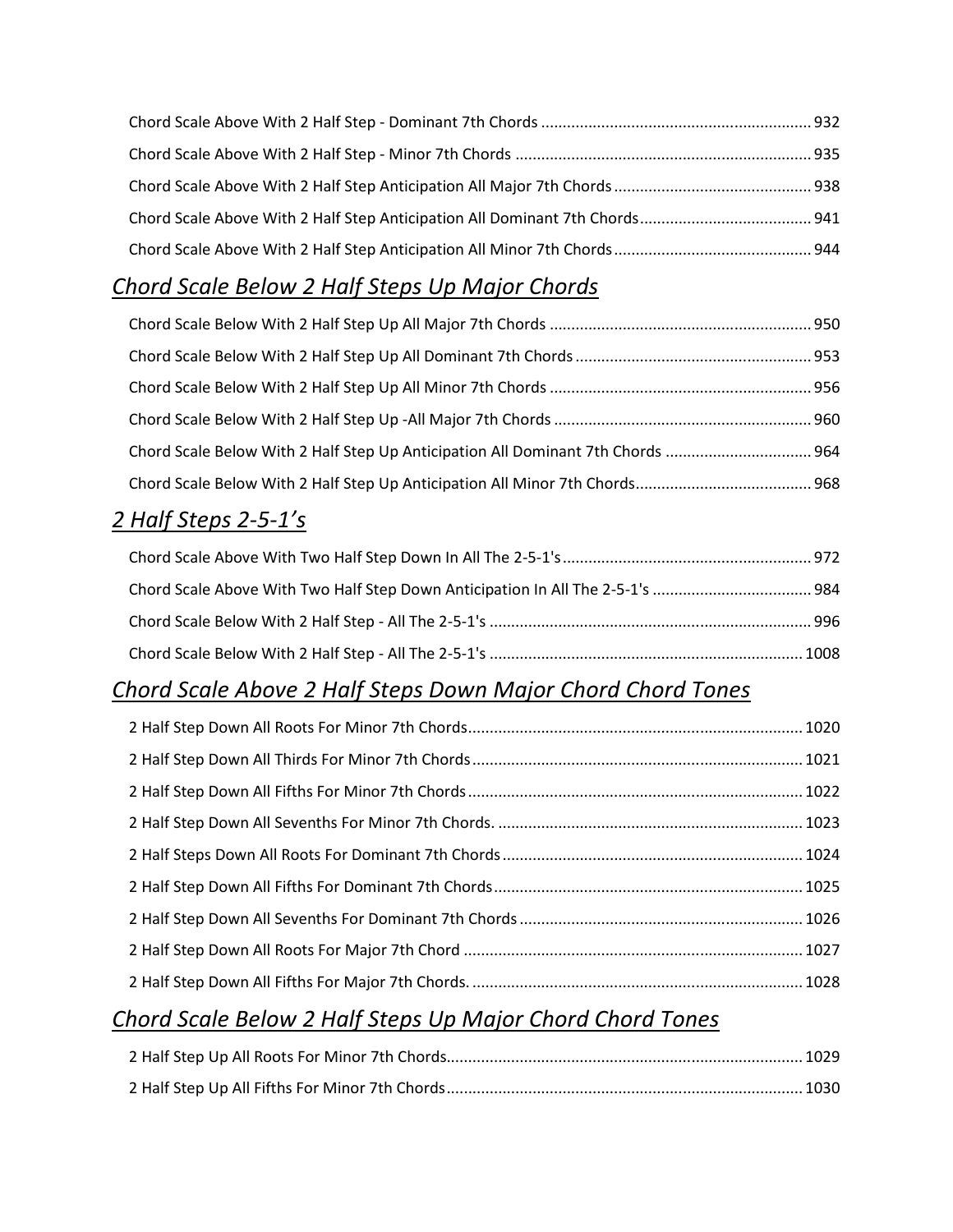#### *Chord Scale Above 2 Half Steps Down Minor Chord, Chord Tones*

#### *Chord Scale Below 2 Half Steps Up Minor Chord, Chord Tones*

#### *Chord Scale Above + 2 Half Steps Up For Major 251's*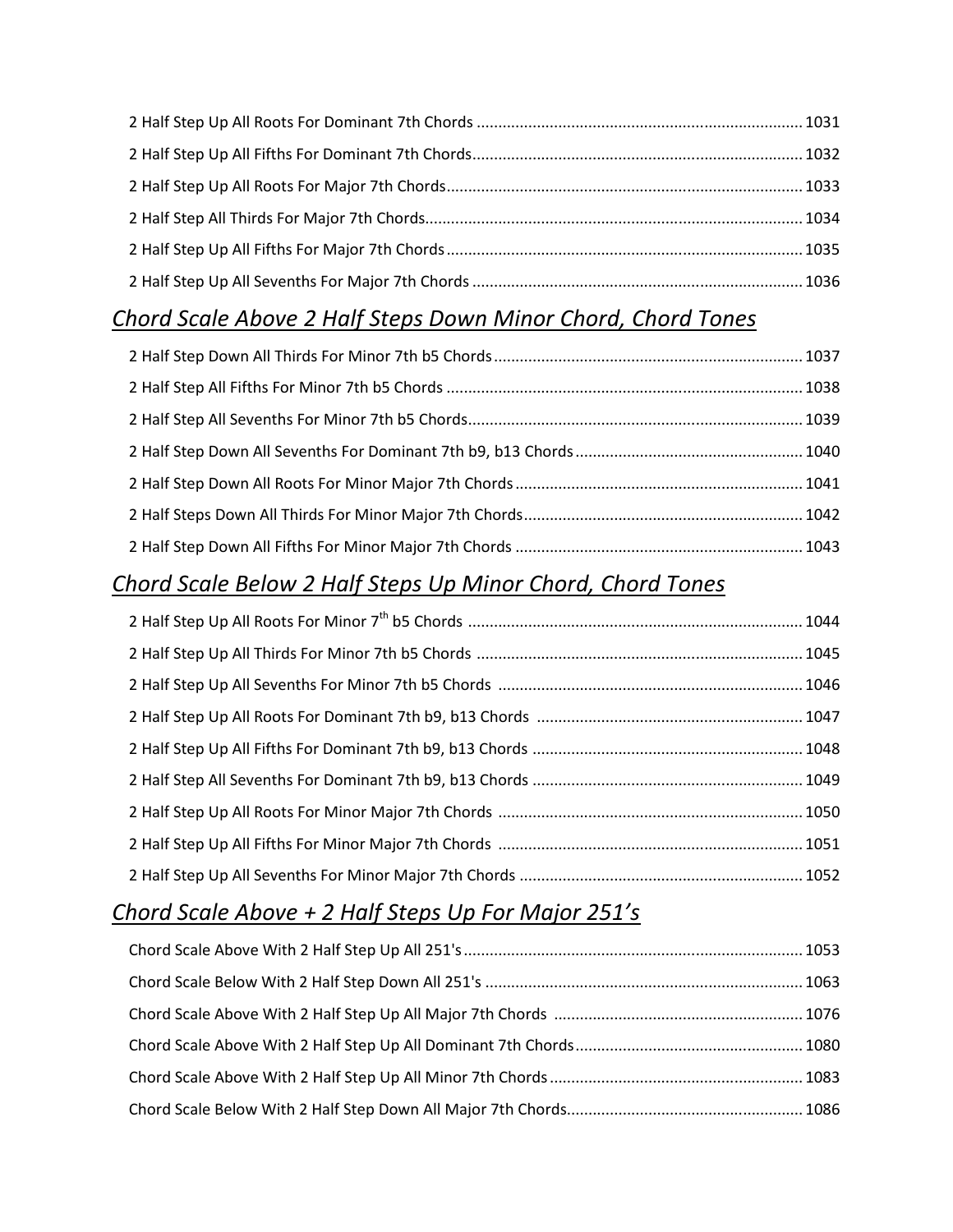| Continuous Eighth Notes To Connect The 251 Changes Making Sure To Land On  1138  |  |
|----------------------------------------------------------------------------------|--|
| Rootless Voicings In Your RH, While Your LH Plays The Following Structures  1140 |  |
|                                                                                  |  |
|                                                                                  |  |
|                                                                                  |  |
|                                                                                  |  |
|                                                                                  |  |
|                                                                                  |  |
|                                                                                  |  |
|                                                                                  |  |
|                                                                                  |  |
|                                                                                  |  |
|                                                                                  |  |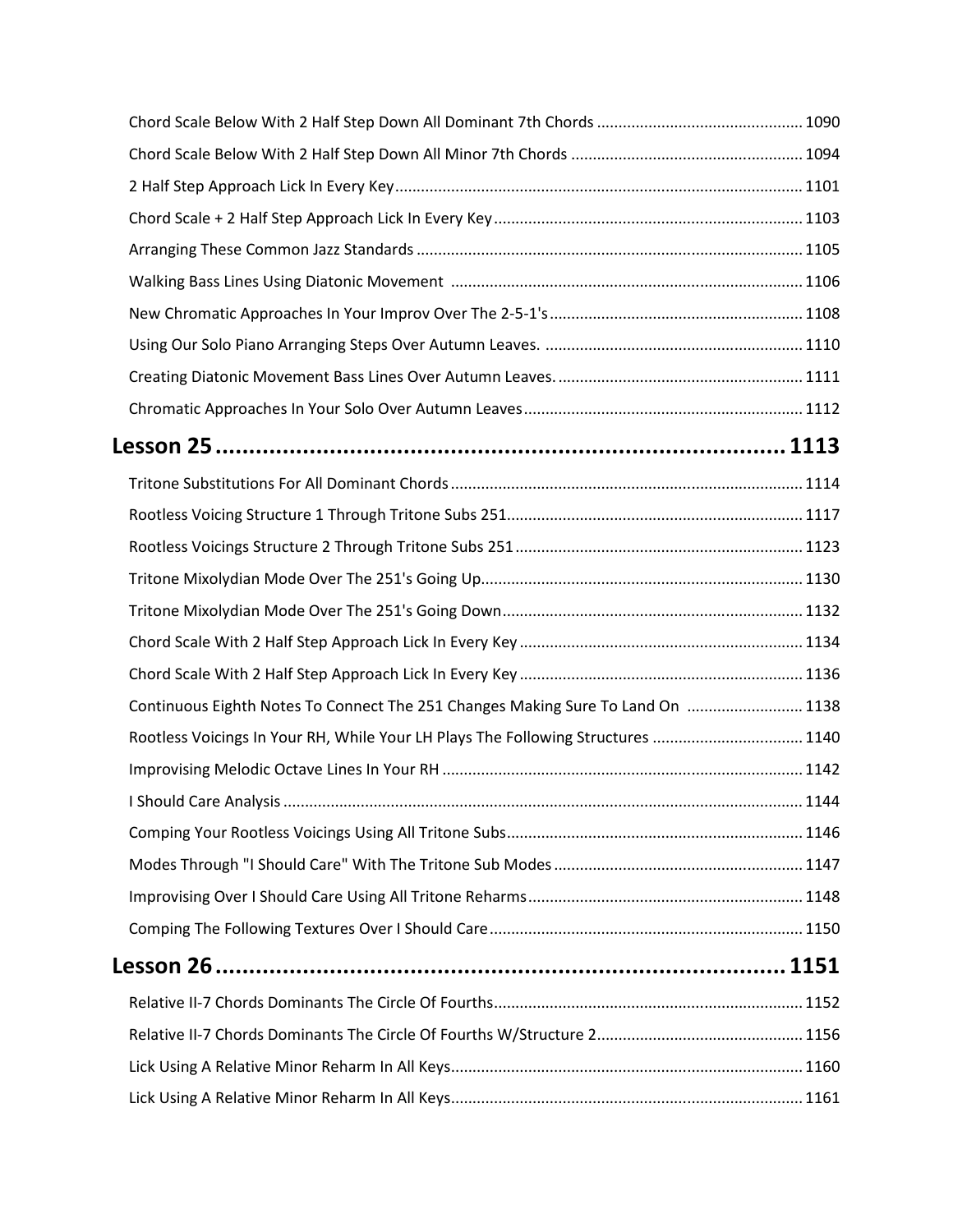| Comping & Improvising Through Blues #2 Using All The Relative 2 Reharms.  1177   |  |
|----------------------------------------------------------------------------------|--|
|                                                                                  |  |
|                                                                                  |  |
|                                                                                  |  |
|                                                                                  |  |
|                                                                                  |  |
|                                                                                  |  |
|                                                                                  |  |
|                                                                                  |  |
|                                                                                  |  |
| 251 Reharms W/ Flipped Version Relative Minor & The Tritone W/ Regular 2-5  1197 |  |
|                                                                                  |  |
|                                                                                  |  |
|                                                                                  |  |
|                                                                                  |  |
|                                                                                  |  |
|                                                                                  |  |
|                                                                                  |  |
|                                                                                  |  |
|                                                                                  |  |
|                                                                                  |  |
|                                                                                  |  |
|                                                                                  |  |
|                                                                                  |  |
|                                                                                  |  |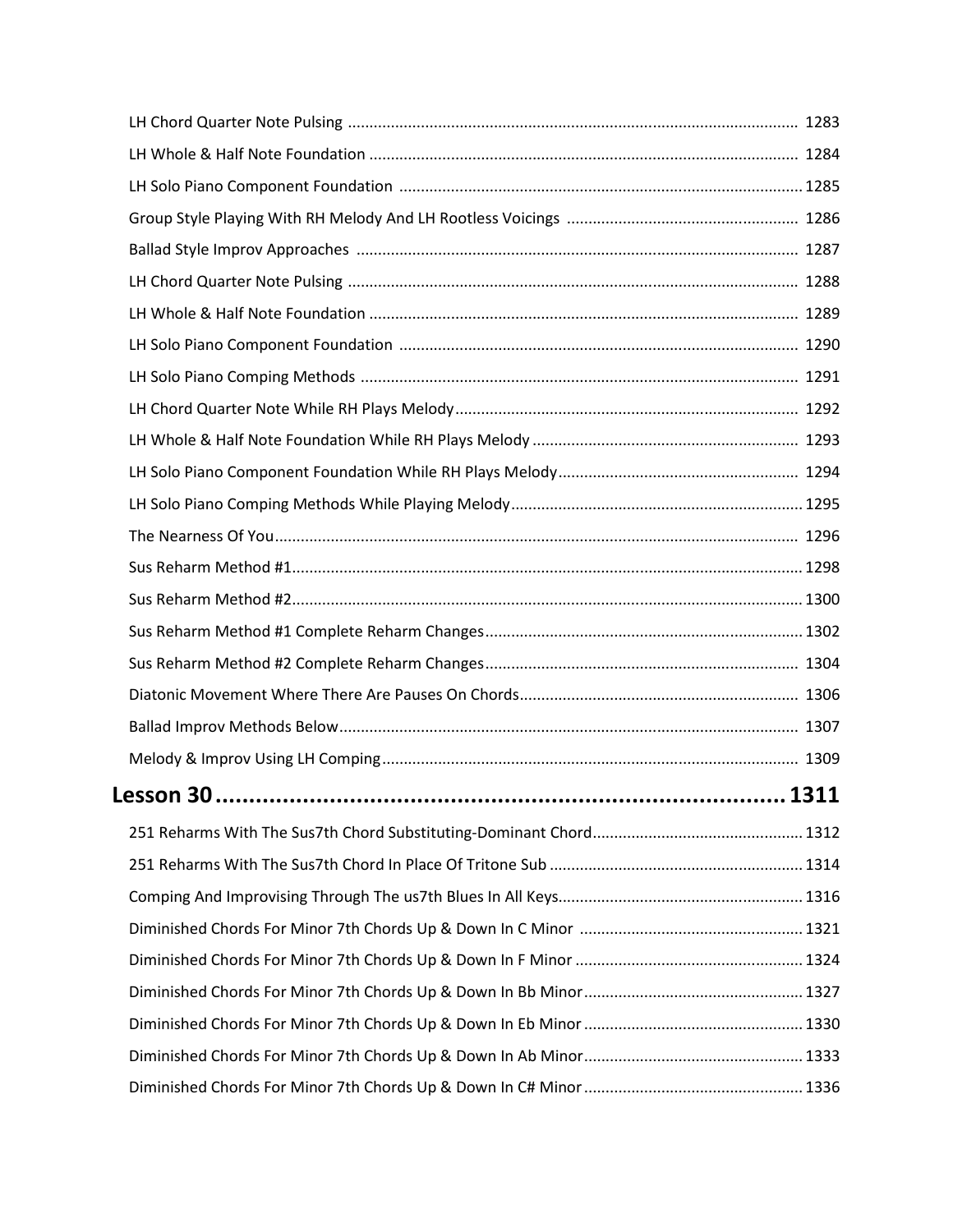| New Reharms. Diminished Approaches, Sus Reharm For Dominant, And Sus Tritone 1388 |  |
|-----------------------------------------------------------------------------------|--|
|                                                                                   |  |
|                                                                                   |  |
|                                                                                   |  |
|                                                                                   |  |
|                                                                                   |  |
|                                                                                   |  |
|                                                                                   |  |
|                                                                                   |  |